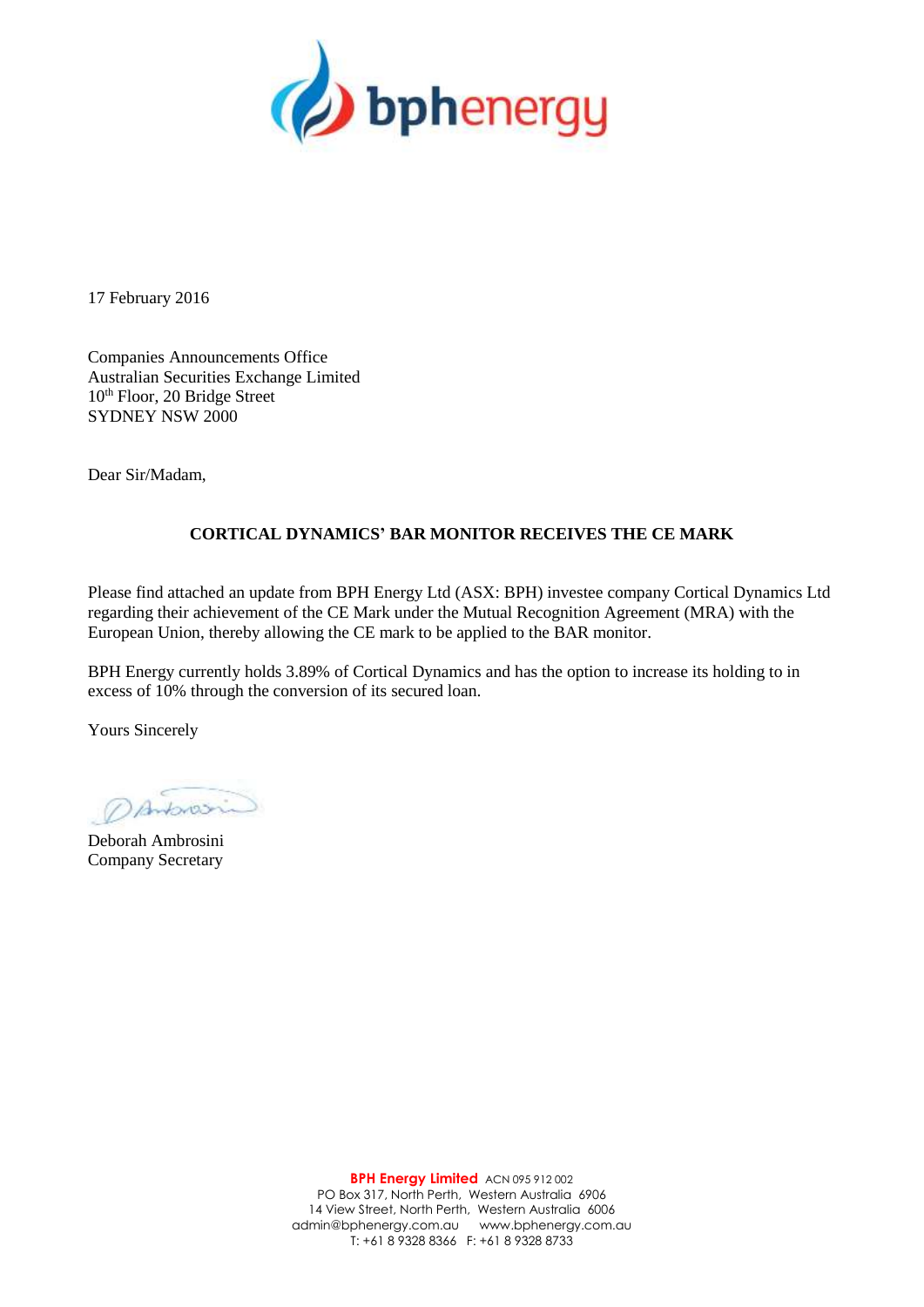

17 February 2016

Companies Announcements Office Australian Securities Exchange Limited 10<sup>th</sup> Floor, 20 Bridge Street SYDNEY NSW 2000

Dear Sir/Madam,

## **CORTICAL DYNAMICS' BAR MONITOR RECEIVES CE MARK**

Cortical Dynamics Ltd (**"Cortical"**) is pleased to announce it has received formal notification from the Therapeutic Goods Administration ("**TGA**") that a decision has been made to issue MRA EC certificates ("**CE Mark**") to Cortical under the Mutual Recognition Agreement (MRA) with the European Union therefore allowing the CE mark to be applied to the BAR monitor.

In November 2015 Cortical's Brain Anaesthesia Response ("**BAR**") monitor was formally included on the Australian Register of Therapeutic Goods.

Having achieved TGA certification and the CE Mark, Cortical is now able to market the BAR monitor within Australia and Europe.

Cortical's Chairman Mr David Breeze said "This is an extremely significant development for Cortical. We are now in a position to market the BAR in one of the worlds' largest EEG brain function monitoring equipment markets. The global brain monitoring market is valued in excess of \$1 billion."

Cortical will initially focus on the Total Intravenous Anaesthesia ("**TIVA**") market within Europe. TIVA provides a method of inducing and maintaining general anaesthesia without the use of any inhalation agents.

The European healthcare body NICE (National Institute for Health and Care Excellence) has recommended EEG (electroencephalogram) based depth of anaesthesia monitors as options in patients receiving TIVA and in patients who are considered at higher risk of adverse outcomes during any type of general anaesthesia. This includes patients at higher risk of unintended awareness and/or excessively deep anaesthesia. It is estimated by the Society of Intravenous Anaesthesia that the TIVA usage has already reached approximately 40% of all anaesthesia procedures in Italy.

## **About the BAR Monitoring System**

Cortical believes that the BAR monitoring system will offer many significant sustainable competitive advantages to key stakeholders including the patients, the anaesthetists, and the hospitals/day clinics. These advantages may reduce the risks associated with surgical procedures, increase levels of patient care, optimise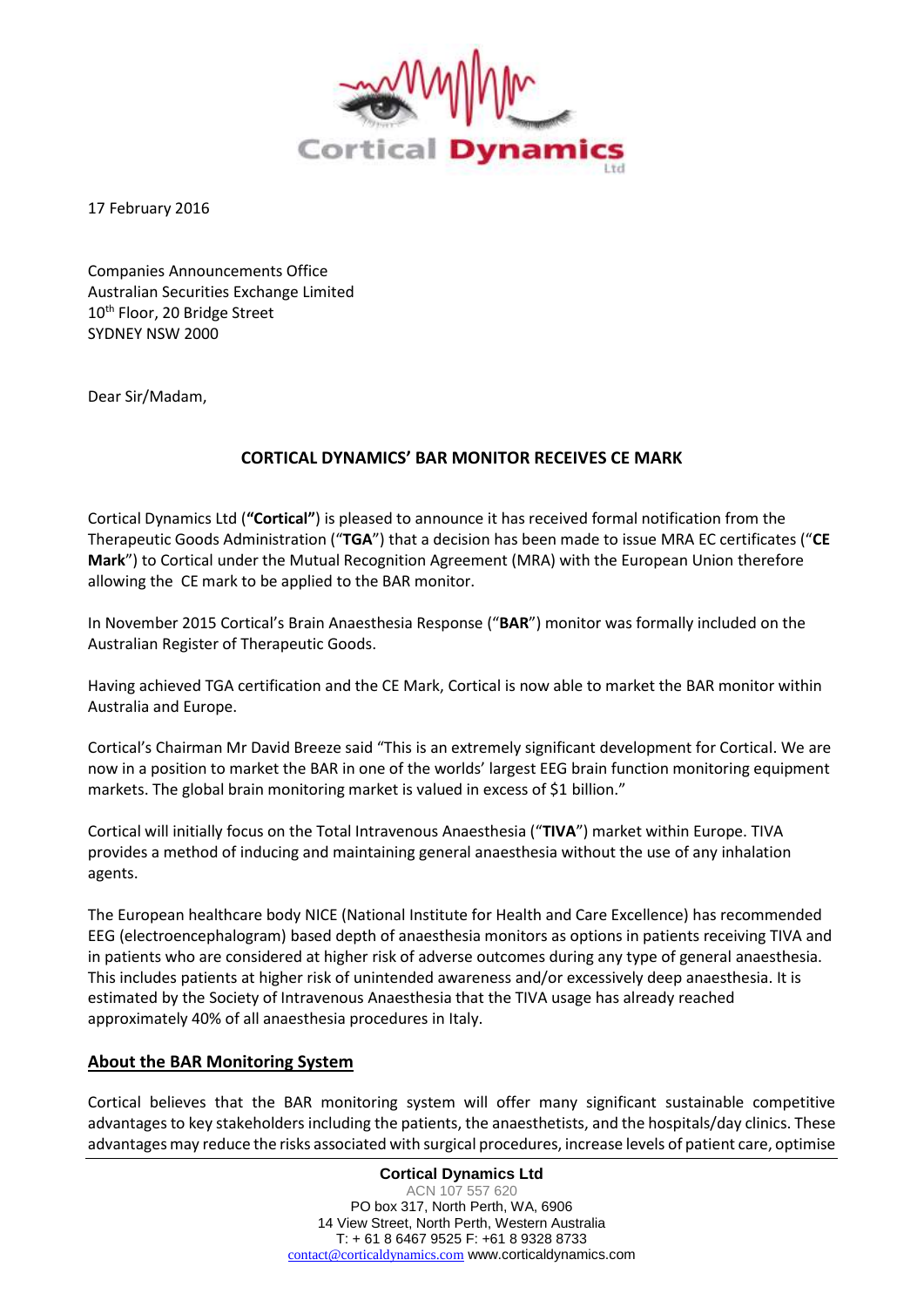

the use of anaesthetic agents, increase efficiencies and reduce costs through a reduction in drug usage and a faster bed turnaround in the theatre and post-operative recovery rooms around the globe.

The electrical activity recorded from the scalp, the EEG, is amongst the most important quantifiable measures of brain function. Unsurprisingly, EEG is used to monitor brain function in a variety of clinical situations such as neurological diagnosis, where the EEG is analysed for early signs of degenerative diseases, or within the operating room, where the EEG is used to indicate the depth of anaesthesia within the surgical patient.

Such monitoring is now gaining significant use during surgery, however even with the use of EEG monitors, it is not uncommon for there to be a critical imbalance between the patient's anaesthetic requirements and the anaesthetic drugs administered.

While a number of EEG monitors are commercially available, one that is reliably able to quantify the patient's anaesthetic state is still desperately needed.

Prior to the development of the BAR monitor, all of the existing EEG based depth of anaesthesia monitors operate in the context of a number of well documented limitations:

- Inability to monitor the analgesic effects; and
- Not all hypnotic agents are reliably measured.

The above limitations highlight the inadequacies in existing EEG based depth of anaesthesia monitors, particularly given surgical anaesthesia requires both hypnotic and analgesic agents.

Cortical's philosophy is that a better understanding of the mechanisms that induce unconsciousness will ultimately lead to a better anaesthesia monitor. Cortical's BAR monitor, the product of this revolutionary approach, is derived from a theoretical understanding of physiological factors that are responsible for the generation of the EEG activity and how the EEG is disrupted by anaesthetic agents.

This innovative method is able to distinguish and quantify changes in brain activity that occur as a result of anaesthetic action using two uniquely defined measures referred to as the Cortical State ("**CS**") and Cortical input ("**CI**"). Utilising the Cortical's proprietary indices CS and CI, data shows that analgesia and anaesthesia can be independently monitored.

Yours sincerely,

David Breeze Chairman